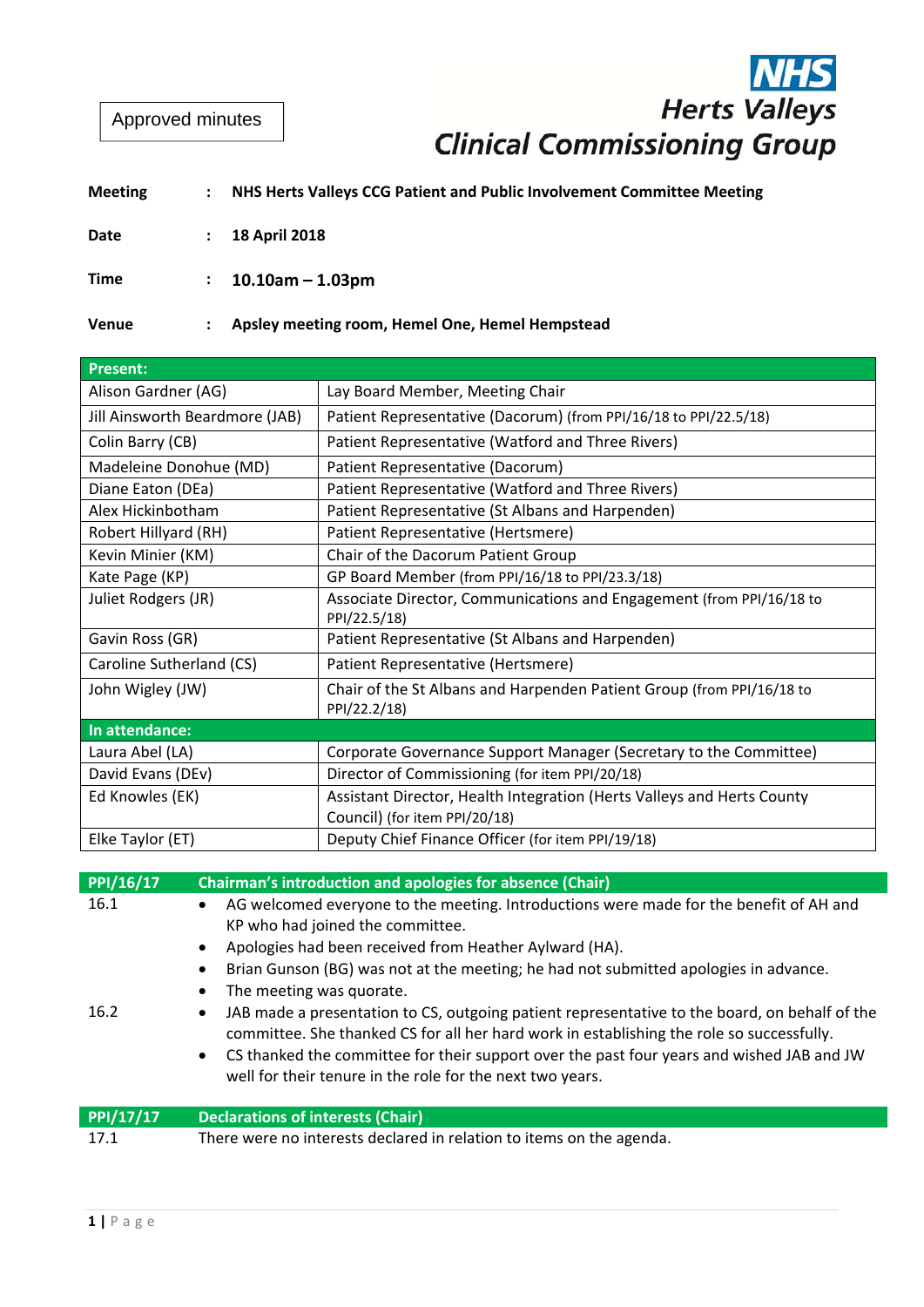| PPI/18/17 | Minutes of previous meeting and action log (Chair)                                                                                                                                                  |
|-----------|-----------------------------------------------------------------------------------------------------------------------------------------------------------------------------------------------------|
| 18.1      | Due to work pressures, there were no minutes of the meeting held on 7 February or updated                                                                                                           |
|           | action log. These would be circulated as soon as possible.                                                                                                                                          |
| 18.2      | ACTION: L Abel to circulate the minutes of the meeting held on 7 February and the updated                                                                                                           |
|           | action log.                                                                                                                                                                                         |
|           | Elke Taylor joined the meeting                                                                                                                                                                      |
| PPI/19/17 | <b>Financial update (Deputy Chief Finance Officer)</b>                                                                                                                                              |
| 19.1      | Herts Valleys financial outturn position for 2017/18                                                                                                                                                |
|           | The year-end process had just been completed.<br>$\bullet$                                                                                                                                          |
|           | The financial outturn was £852,769.<br>$\bullet$                                                                                                                                                    |
|           | The 2017/18 control total was an in-year surplus of £0.1m.<br>٠                                                                                                                                     |
|           | At month 12 the CCG had been instructed to release into the position:<br>٠                                                                                                                          |
|           | the 0.5% non-recurrent fund held for the national risk reserve (£3.77m), and<br>$\circ$                                                                                                             |
|           | the return of the Category M top slice $(£0.74m)$ – this is the prescribing savings<br>$\circ$                                                                                                      |
|           | coming from discounts on drugs prices.                                                                                                                                                              |
|           | This increased the CCG's required in-year surplus to £4.6m.<br>٠                                                                                                                                    |
|           | The CCG was reporting a final surplus of £4.7m, which was £0.1m above target, subject to<br>٠<br>audit.                                                                                             |
|           | This positive position demonstrated that the financial control measures that had been<br>٠                                                                                                          |
|           | introduced together with the QIPP transformation savings had been effective.                                                                                                                        |
|           | The CCG's QIPP target for 2017/18 was £38m net. Forecast delivery was reported to be                                                                                                                |
|           | £34.4m, representing 90% delivery.                                                                                                                                                                  |
| 19.2      | Herts Valleys financial plan for 2018/19                                                                                                                                                            |
|           | ET explained that the final plan would be submitted to NHS England on 30 April 2018.<br>٠                                                                                                           |
|           | The NHSE planning guidance had only been received in February 2018 which was later than<br>٠                                                                                                        |
|           | normal.                                                                                                                                                                                             |
|           | The CCG had taken account of the guidance and set appropriate levels of activity growth that                                                                                                        |
|           | were also reflected in the CCG's transformation programme.                                                                                                                                          |
|           | Contract variations had been agreed with all NHS providers.<br>٠                                                                                                                                    |
|           | Net QIPP had been set at £26.5m. Schemes to the full value of the target had been identified<br>$\bullet$                                                                                           |
|           | and the majority has been embedded into contracts or budgets.                                                                                                                                       |
|           | The CCG had invested £4.2m into reducing emergency admissions and increasing winter                                                                                                                 |
|           | capacity, and £1.4m into meeting the mental health (MH) investment standard (this was the<br>same percentage increase as the CCG's increase in financial allocation).                               |
|           | Growth, inflation and NICE guidance had been budgeted for at 8.3% for prescribing, before<br>٠                                                                                                      |
|           | applying QIPP.                                                                                                                                                                                      |
|           | The CCG had seen a significant rise in continuing healthcare (CHC) cost and activity during<br>$\bullet$                                                                                            |
|           | 2017/18. For 2018/19 growth and inflation had been budgeted at 9.8% before applying QIPP.                                                                                                           |
| 19.3      | The committee discussed the update and a number of further clarifications were noted:                                                                                                               |
|           | MD observed that the NHSE requirement to undertake more activity in the acute setting<br>$\bullet$                                                                                                  |
|           | appeared to be contradictory to the CCG's transformation programme to move activity into                                                                                                            |
|           | the community setting. She also wondered if the Trust had the capacity to deliver the extra                                                                                                         |
|           | activity.                                                                                                                                                                                           |
|           | ET explained that this was down to classification of expenditure which caused this confusion.<br>$\bullet$<br>Discussions were underway with the acute trusts to balance financial demands of their |
|           | regulator (NHS Improvement) and NHSE requirements for the CCG to meet financial targets                                                                                                             |
|           | and year-end outturn positions.                                                                                                                                                                     |
|           | RH wondered what the impact of this top down approach would be. ET explained that the<br>$\bullet$                                                                                                  |
|           | CCG had held robust debates with NHSE in order to defend the direction of travel and longer-                                                                                                        |
|           | term aims (Your Care, Your Future and the STP).                                                                                                                                                     |
|           | CB queried the impact of the DH guidance to postpone all elective surgery in January 2018 to<br>٠                                                                                                   |
|           | reduce pressures on acute trusts. ET confirmed that there had been little impact on elective                                                                                                        |
|           | surgery at WHHT.                                                                                                                                                                                    |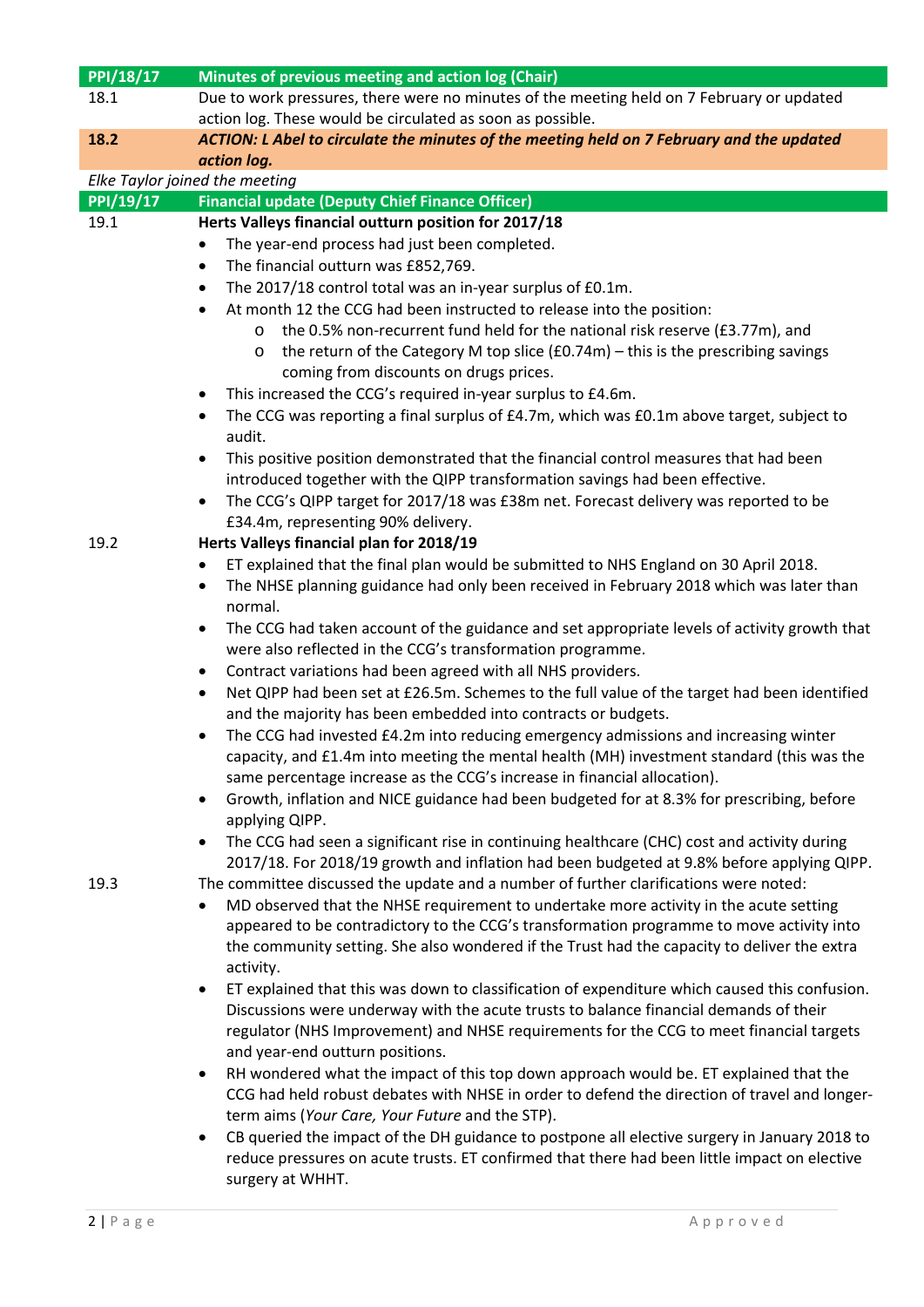- In response to a question from GR about the necessity (in hindsight) of the Let's Talk consultation and subsequent changes to service provision, ET confirmed that if the decisions had not been taken, the CCG would have failed to meet its control total.
- JR added that these had also been part of longer term financial planning to ensure the sustainability of key services.
- AG pointed out that the QIPP savings delivered had not been achieved by cutting services; rather these had been delivered by transactional savings (i.e. contract monitoring and validations) as well as transformational schemes.
- There would be fewer transactional savings in 2018/19; therefore the focus would need to be on transformational changes.
	- ET assured the committee that all decisions taken were based on strong clinical evidence.

#### **19.4 The committee noted the 2017/18 financial outturn of £852,769 and the 2018/19 financial plan.**

#### *E Taylor left the meeting*

| D Evans and E Knowles joined the meeting |                                                                                                                                                                                                                                                                                                                                                                                                                                                       |  |
|------------------------------------------|-------------------------------------------------------------------------------------------------------------------------------------------------------------------------------------------------------------------------------------------------------------------------------------------------------------------------------------------------------------------------------------------------------------------------------------------------------|--|
| PPI/20/17                                | Adult community services procurement update                                                                                                                                                                                                                                                                                                                                                                                                           |  |
|                                          | (Director of Commissioning and Assistant Director, Health Integration)                                                                                                                                                                                                                                                                                                                                                                                |  |
| 20.1                                     | DE and EK provided an update on the adult community services (ACS) procurement, highlighting<br>the following:<br>This was a very large-scale procurement, looking to deliver the strategic ambitions of Your<br>Care, Your Future and based on our understanding that patients want care closer to home<br>rather than in an acute setting.                                                                                                          |  |
|                                          | The focus was to contract with providers on an outcomes-basis.<br>$\bullet$<br>Discussions have taken place with existing providers to inform staff of developments and<br>$\bullet$<br>outline the timeframes. In addition, events have been held to inform wider community<br>audiences. Meetings with the 'third sector' (i.e. voluntary and community groups) had also<br>been held as the importance of these groups was recognised.             |  |
|                                          | There have been some opportunities for patients to be involved throughout the<br>$\bullet$<br>procurement, including a patient survey where they had the opportunity to identify what<br>they would like to see from adult community health services. Three patient representatives<br>from the committee were on the working group.                                                                                                                  |  |
|                                          | One of the issues for consideration was how to identify the best bids from those submitted<br>$\bullet$<br>and how the questions would allow us to differentiate between providers.                                                                                                                                                                                                                                                                   |  |
|                                          | There are robust governance processes around the procurement to reduce the risk of<br>٠<br>challenge from unsuccessful bidders.                                                                                                                                                                                                                                                                                                                       |  |
|                                          | All those involved in the procurement have been required to complete a confidentiality and<br>$\bullet$<br>conflict of interest form.                                                                                                                                                                                                                                                                                                                 |  |
| 20.2                                     | The update was discussed and the following points made:                                                                                                                                                                                                                                                                                                                                                                                               |  |
|                                          | KM asked a question about how Herts Valleys viewed having different community providers<br>$\bullet$<br>across the Hertfordshire CCGs in the context of the STP and integrated commissioning? In<br>response, DEv explained that the existing HCT contract had been inherited from the PCT.<br>There were already differences in the services commissioned and delivered and variation in<br>how services were currently delivered across the county. |  |
|                                          | In response to a question from CS about the challenges of communications between<br>$\bullet$<br>organisations, EK noted that this would be required to be addressed as part of the tender<br>documentation.                                                                                                                                                                                                                                          |  |
|                                          | Site visits would take place as part of the evaluation process.<br>Based on his involvement in the working group, JW noted the lack of specificity about<br>outcomes and the inclusion of the third sector in the technical envelope. DEv explained that<br>there was a market event being held on 19 April and it was important to allow providers to<br>have flexibility to identify opportunities to transform service provision.                  |  |
|                                          | RH noted his concerns about HCT ownership of existing properties and their availability for<br>٠<br>use should HCT not be the preferred bidder. EK explained that core properties were being<br>identified and there would be an expectation that services would continue to be delivered<br>from these premises.                                                                                                                                     |  |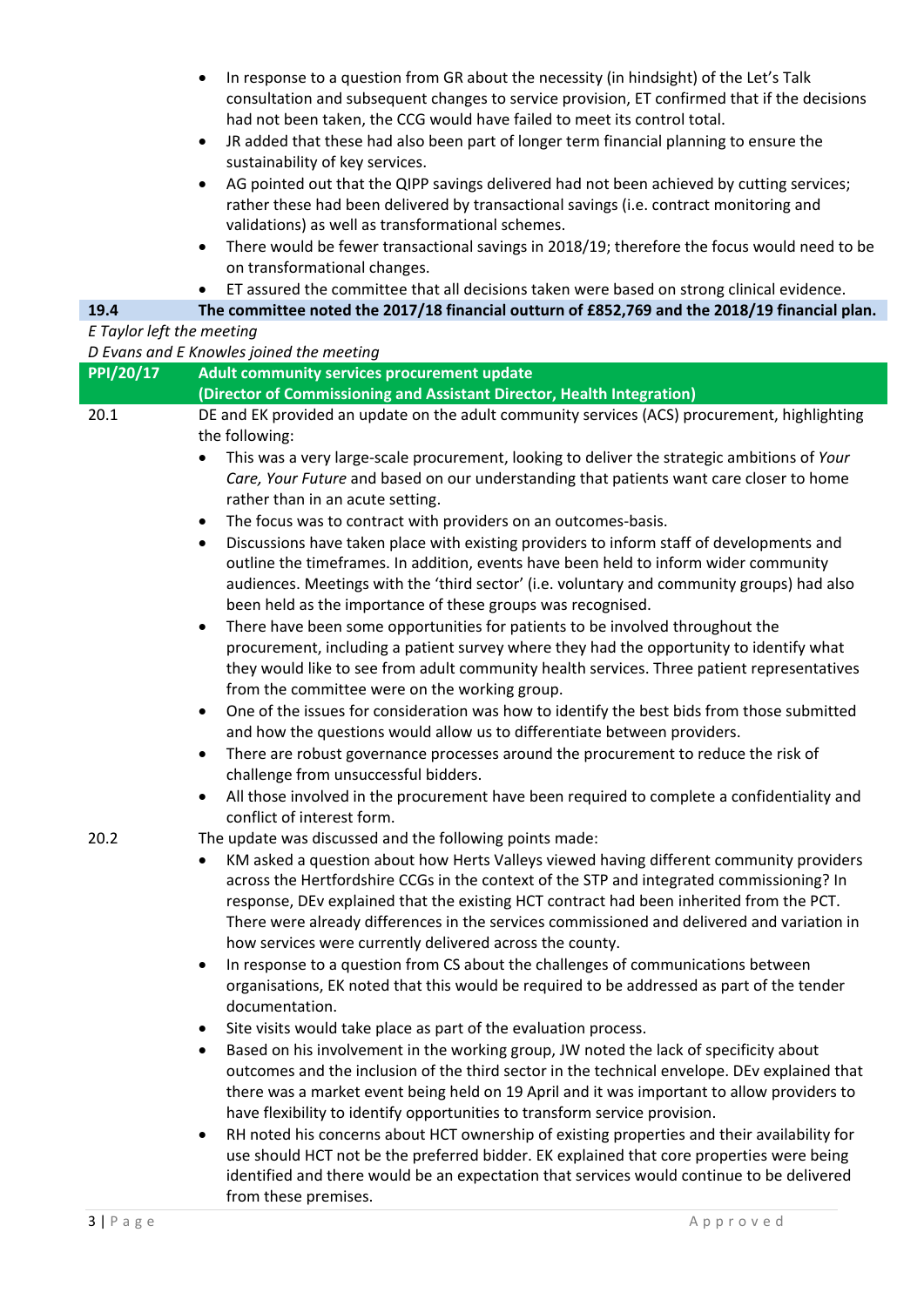## **20.3 The committee noted the update on the adult community services procurement process.**

*D Evans and E Knowles left the meeting*

| PPI/21/17         | In order to enable J Rodgers to attend another meeting, agenda item 7 was deferred until later in the meeting<br>Patient participation and engagement report (Associate Director Communications and |
|-------------------|-----------------------------------------------------------------------------------------------------------------------------------------------------------------------------------------------------|
|                   | <b>Engagement)</b>                                                                                                                                                                                  |
| 21.1              | JR presented the report on participation activity.                                                                                                                                                  |
|                   | <b>NHS 70</b>                                                                                                                                                                                       |
|                   | This would be a yearlong ongoing campaign with a focus on 'giving something back to the<br>$\bullet$                                                                                                |
|                   | NHS' locally.                                                                                                                                                                                       |
|                   | The cost of the activities planned would be in the region of £350.<br>$\bullet$                                                                                                                     |
|                   | The CCG would be:<br>$\bullet$                                                                                                                                                                      |
|                   | working with a local school to design a 70 birthday card;<br>$\circ$                                                                                                                                |
|                   | holding a 'celebration of participation' event on 5 July, with refreshments provided by<br>$\circ$                                                                                                  |
|                   | Hertfordshire Independent Living Service (HILS);                                                                                                                                                    |
|                   | encouraging staff and local people to get more active by taking part in the<br>$\circ$                                                                                                              |
|                   | #NHS1000mileschallenge;                                                                                                                                                                             |
|                   | having a presence at community events to raise awareness and encourage more                                                                                                                         |
|                   | O<br>people to get involved and influence local health services; and                                                                                                                                |
|                   | distributing specially painted rocks with #NHS70.                                                                                                                                                   |
|                   | $\circ$<br>This was all about asking people to give something back to the NHS on this milestone                                                                                                     |
|                   | $\bullet$                                                                                                                                                                                           |
|                   | birthday.                                                                                                                                                                                           |
|                   | In response to comments from CS and DEa about the opportunity to promote Herts Valleys<br>$\bullet$                                                                                                 |
|                   | CCG as the local NHS body and the achievements made, JR agreed and explained that there                                                                                                             |
|                   | were a lot of national events being planned. As the communications and engagement team                                                                                                              |
|                   | were limited in what they could undertake as they were only a small team support from<br>others would be welcome.                                                                                   |
|                   |                                                                                                                                                                                                     |
| 21.2              | <b>Urgent care consultation</b>                                                                                                                                                                     |
|                   | The consultation on future options for services at the urgent treatment centre (UTC) and<br>$\bullet$                                                                                               |
|                   | West Herts Medical Centre (WHMC) which were both located at Hemel Hempstead Hospital                                                                                                                |
|                   | closed on 28 March.                                                                                                                                                                                 |
|                   | Views gathered through an on-line survey, community events, social media as well as more                                                                                                            |
|                   | $\bullet$<br>traditional public meetings were currently being analysed by an independent agency - The                                                                                               |
|                   | Campaign Company - and would be considered, along with other information, at a board                                                                                                                |
|                   | meeting in public on 10 May, where decisions would be made.                                                                                                                                         |
|                   |                                                                                                                                                                                                     |
| 21.3              | JR presented two other items which had not been included in the report:                                                                                                                             |
|                   | 1. 360° stakeholder survey – annual survey commissioned by NHS England. The results would be                                                                                                        |
|                   | presented to a private session of the board on 10 May and then to the next committee                                                                                                                |
|                   | meeting after that (20 June). Despite a difficult year, the feedback had been mostly positive.                                                                                                      |
|                   | 2. Annual Report - the CCG's draft annual report and accounts would be submitted to NHSE on                                                                                                         |
|                   |                                                                                                                                                                                                     |
|                   |                                                                                                                                                                                                     |
|                   | 30 April. Once the external auditors had reviewed and approved the annual accounts for                                                                                                              |
|                   | 2017/18 a summary version would be produced. Members of the committee were invited to                                                                                                               |
|                   | take part in this process.                                                                                                                                                                          |
| 21.4              | The Committee noted the patient participation and engagement update.                                                                                                                                |
|                   |                                                                                                                                                                                                     |
| PPI/22/17<br>22.1 | Review of the participation strategy (Associate Director Communications and Engagement)<br>$\bullet$                                                                                                |
|                   | The Herts Valleys CCG participation strategy had been agreed early in 2015 and it was now                                                                                                           |
|                   | appropriate to review and update it.<br>$\bullet$                                                                                                                                                   |
|                   | JR explained that this was the start of the process to agree the way forward for the coming                                                                                                         |
|                   | three-year period.                                                                                                                                                                                  |
|                   | The CCG was not envisaging an entirely different approach, but did want to take the<br>$\bullet$<br>opportunity to revisit what we agreed, and to look at what we need to focus on for the          |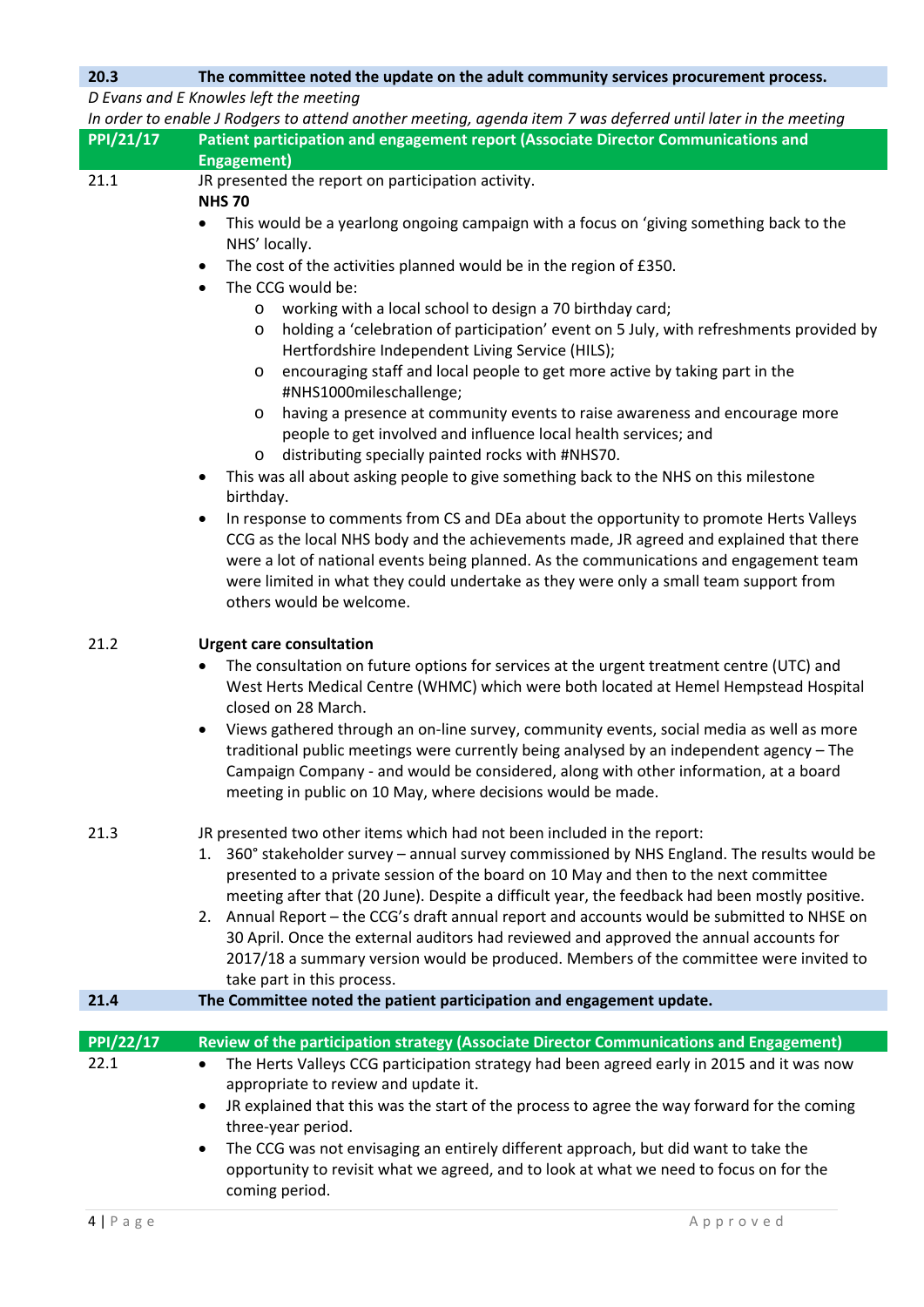- Following discussions at the meeting, the communications and engagement team would draft a revised strategy, which would then be presented for further comment at the June meeting.
- NHS England's guide to participation for CCGs would be used as a framework document as the CCG's participation activities were taken into account as part of the overarching 'integrated assessment framework' (IAF) assessments.
- Two areas had been identified as 'requires improvement':
	- o Annual reporting and
	- o Feedback and evaluation.
- JR noted that the latter requirement was difficult to demonstrate as service improvements took place over a period of time with a number of people providing input, both from a professional, clinical level, through to patient experience.
- The board would have final sign-off of the strategy later in the year.

### 22.2 The committee discussed the item suggested for consideration as follows:

- JW suggested that this could be a key role for locality patient practice groups. Patient representatives could identify and filter the common issues and feed these into the PPI committee.
- JW reminded his fellow patient representatives that they need to be representing their local populations in a non‐political way and without personal agendas.
- JR agreed that this was a good opportunity to develop the role of the patient representatives.
- CB reiterated his concerns about the apparent exclusion of patient representation in the Watford and Three Rivers locality. He and DEa outlined the early stage proposal that they were working on to improve patient participation in the locality. The aims were:
	- o To investigate current PPG activity across the locality setting.
	- o Analyse any trends.
	- o Evaluate and identify what support could be offered to encourage PPG activity.

*J Wigley left the meeting.*

- Further discussions were taking place with the Chief Locality Officer and the proposal would be shared with the committee when appropriate. The Watford locality could be a pilot for broadening the base of patient and public involvement through their PPGs.
- AG added that she had been discussing CB's concerns with the Chair of the Watford and Three Rivers locality. She also asked CB and DEa to liaise with HA who had already undertaken much of this baseline work.
- AH noted that in her experience, PPGs were not well promoted by practices. It was agreed that some practices were better at this than others and that learning from 'good' practices should be shared.
- JAB agreed that provision of clear information to the public was key to improved awareness and involvement.
- JR suggested that PPGs were not the only 'route in' to the CCG: a lot of new voices had been heard during the Let's Talk consultation the previous summer.
- JR asked that any thoughts about improving patient participation and involvement should be sent to her.
- GR suggested that learning from the good outcomes from the community health councils (CHCs) should be captured and applied to the CCG and the PPI committee. English CHCs had been abolished by the Government on 1 December 2003. GR agreed to provide a briefing paper to JR.
- In response to a question from KM about where patient input was captured, JR reminded the committee that the front sheet for all board and committee papers included a section about engagement with patients, public, staff and other stakeholders. This could be extracted and included in the participation report (to be considered).
- LA added that the workplan for the commissioning executive (the clinical decision making committee of the board) was being populated with the procurements and pathway changes. This in turn would inform the agendas of the PPI committee where appropriate for information about patient involvement.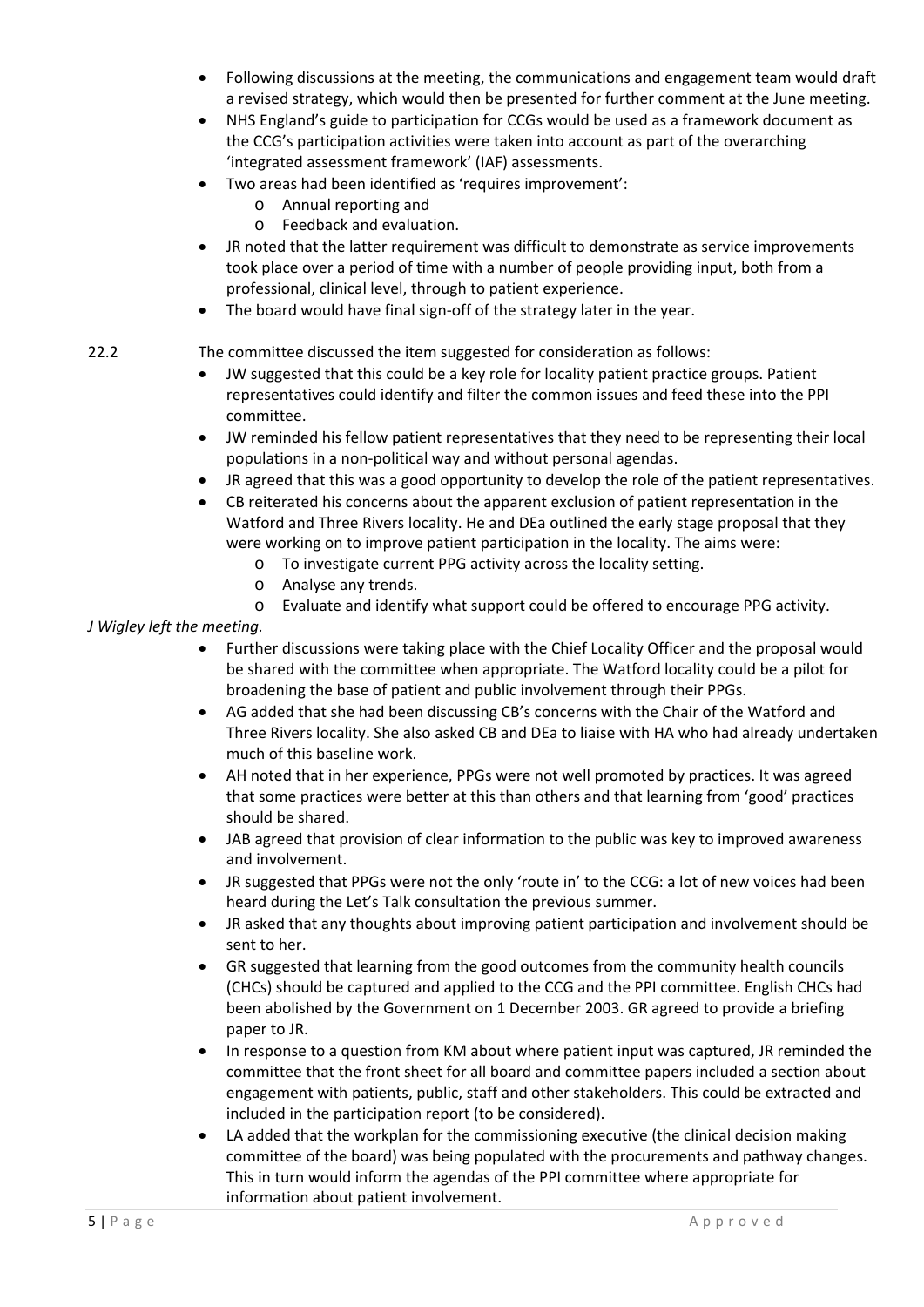| 22.3                         | The Committee noted the start of the process to review and update the patient participation<br>strategy and that further discussions would take place on 20 June. |
|------------------------------|-------------------------------------------------------------------------------------------------------------------------------------------------------------------|
| 22.4                         | ACTION: Patient Representatives to email J Rodgers with any suggestions about improving                                                                           |
|                              | patient participation.                                                                                                                                            |
| 22.5                         | ACTION: G Ross to email J Rodgers with a briefing paper about the role of the community                                                                           |
|                              | health councils and the positive lessons that could be taken forward.                                                                                             |
|                              | J Ainsworth Beardmore and J Rodgers left the meeting.                                                                                                             |
| PPI/23/17                    | Feedback from 12 April 2018 board meeting in public (Lay Board Member)                                                                                            |
| 23.1                         | AG provided a comprehensive update from the 12 March board meeting held in public. The areas                                                                      |
|                              | she highlighted were:                                                                                                                                             |
|                              | The Chairs' reports were part of the assurance process between the committees and the                                                                             |
|                              | board.                                                                                                                                                            |
|                              | Carers Strategy.<br>٠                                                                                                                                             |
|                              | Sustainability Report.<br>$\bullet$                                                                                                                               |
|                              | Annual report – update on process for approving the annual report and accounts.<br>٠                                                                              |
|                              | The information relating to the 12 April meeting was not to be circulated outside of the<br>$\bullet$                                                             |
|                              | committee as the minutes of the meeting had not been approved.                                                                                                    |
| 23.2                         | KM and AH challenged the information in the financial plan around the demographic growth<br>$\bullet$                                                             |
|                              | and levels of future demand. AG assured the committee that the figures were correct and                                                                           |
|                              | that Your Care, Your Future was the long-term plan to address demographic changes.                                                                                |
| 23.3                         | The Committee noted the updates from the 8 March and 12 April board meetings held in public.                                                                      |
| K Page left the meeting.     |                                                                                                                                                                   |
| PPI/24/17                    | Locality reports on patient and public involvement (patient representatives)                                                                                      |
| 24.1                         | <b>Hertsmere</b>                                                                                                                                                  |
|                              | RH highlighted on-going concerns in Hertsmere regarding the new MSK contract. It was<br>$\bullet$                                                                 |
|                              | agreed that an update about contract enforcement would be provided as a matter arising.                                                                           |
| R Hillyard left the meeting. |                                                                                                                                                                   |
| 24.2                         | <b>Dacorum</b>                                                                                                                                                    |
|                              | MD highlighted that there were issues with GP provision of extended access to appointments<br>$\bullet$                                                           |
|                              | outside of core hours and wondered how this had been so successful in the Watford locality.                                                                       |
|                              | AG suggested that MD should look at the papers and minutes of the primary care (medical<br>$\bullet$                                                              |
|                              | services) commissioning committee which were published on the website.                                                                                            |
|                              | It was agreed that LA would circulate the terms of reference and meeting dates of all board                                                                       |
|                              | and board committees so that everyone could see where issues were discussed and decisions                                                                         |
|                              | made.                                                                                                                                                             |
|                              | KM noted that PPGs in Dacorum were improving, but more engagement was still required.<br>$\bullet$                                                                |
|                              | He added that PPG Awareness Week would take place 04 - 09 June 2018; this aimed to<br>٠                                                                           |
|                              | promote the role and benefits of PPGs to patients, the public and health professionals, to                                                                        |
|                              | create more understanding of the value of true patient participation.                                                                                             |
| 24.3                         | <b>St Albans and Harpenden (STAH)</b>                                                                                                                             |
|                              | GR highlighted the work still to be done to upgrade the minor injuries unit (MIU) at St Albans                                                                    |
|                              | City Hospital (SACH) to an urgent treatment centre (UTC) and the need to encourage more                                                                           |
|                              | people to use it.                                                                                                                                                 |
|                              | Hemel and St Albans have about the same population, but more people attend the UTC at<br>٠                                                                        |
|                              | Hemel than attend the MIU at SACH and there were concerns that the CCG and the Trust                                                                              |
|                              | might consider that the upgrade was not financially viable if there was insufficient                                                                              |
|                              | attendance.                                                                                                                                                       |
| 24.4                         | <b>Watford and Three Rivers</b>                                                                                                                                   |
|                              | The main points had been discussed at 22.2 above.                                                                                                                 |
| 24.5                         | The Committee noted the reports from the locality patient groups.                                                                                                 |
|                              |                                                                                                                                                                   |
| 24.6                         | ACTION: L Abel to circulate terms of reference and meeting dates for all board committees.                                                                        |